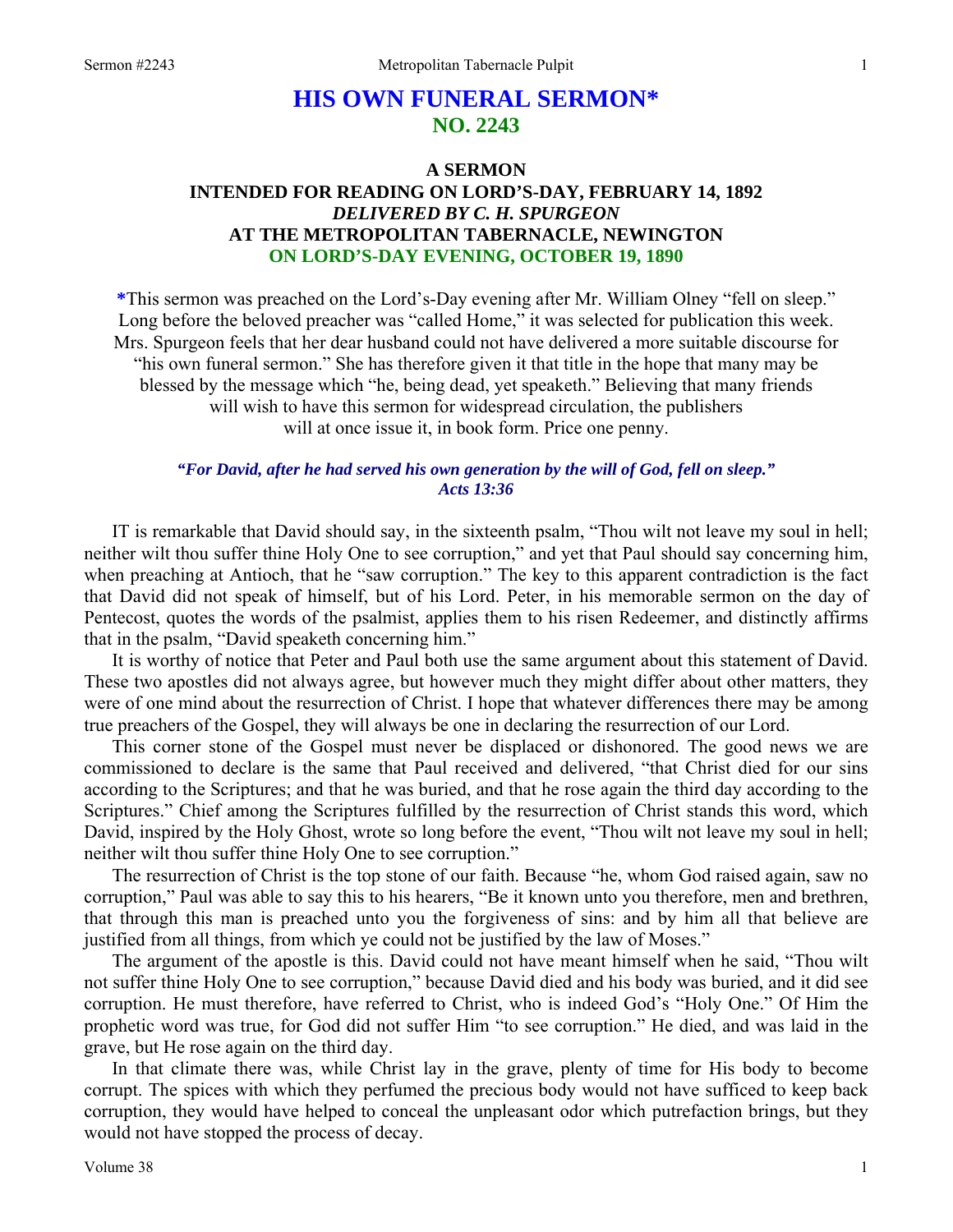But Christ rose again and no corruption had come to His body, for that body was a holy thing, it had no defect, nor taint of sin, as our bodies have. Begotten of the Holy Ghost, it was a pure thing, though born of the Virgin Mary, it was united to the Godhead and not separated from it even in death, it saw no corruption.

There is the apostle's argument then, David speaking not of himself, but of someone else, says that the Lord will not suffer Him to see corruption, and this he spoke by the Spirit of the very Christ whom we preach to you as the Author and Finisher of salvation. He is living and reigning today, King of kings and Lord of lords, he that believeth in Him, though he were dead, yet shall he live, and live forever with his risen, reigning Redeemer.

While Paul was speaking in the synagogue at Antioch in Pisidia, he incidentally used the words of our text, "David, after he had served his own generation by the will of God, fell on sleep." That is to be my subject on this occasion, forgetting for the present the main argument, I would only look at this eddy in the current, and draw your attention to the expression which dropped from Paul's lips concerning David.

Let us ask first, *What is it to serve our own generation?* Secondly, *What parts of our generation can we serve?* And lastly, with tender memories of many who have gone from us, let us ask, *What will happen to us when our service is done?* Even that which happened to David, we shall, like him, "fall on sleep."

#### **I.** First then, WHAT IS IT TO SERVE OUR OWN GENERATION?

This is a question which ought to interest us all very deeply. We live in the midst of our own generation, and seeing that we are part of it, we should serve it, that the generation in which our children shall live may be better than our own. Though our citizenship is in heaven, yet as we live on earth, we should seek to serve our generation while we pass as pilgrims to the better country.

What then, is it for a man to serve his own generation?

I note first, that *it is not to be a slave to it*. It is not to drop into the habits, customs, and ideas of the generation in which we live. People talk nowadays about *Zeitgeist,* a German expression which need frighten nobody, and one of the papers says, "Spurgeon does not know whether there is such a thing." Well, whether he knows anything about *Zeitgeist* or not, he is not to serve this generation by yielding to any of its notions or ideas which are contrary to the Word of the Lord.

The Gospel of Jesus Christ is not only for one generation, it is for all generations. It is the faith which needed to be "once for all delivered to the saints," it was given stereotyped as it always is to be. It cannot change because it has been given of God, and is therefore perfect, to change it would be to make it imperfect. It cannot change because it has been given of God, and is therefore true, truth changes not. It cannot change because it has been given to answer forever the same purpose, namely, to save sinners from going down to the pit and to fit them for going to heaven.

That man serves his generation best who is not caught by every new current of opinion, but stands firmly by the truth of God which is a solid, immovable rock. But to serve our own generation in the sense of being a slave to it, its vassal and its varlet—let those who care to do so go into such bondage and slavery if they will.

Do you know what such a course involves? If any young man here shall begin to preach the doctrine and the thought of the age, within the next ten years, perhaps within the next ten months, he will have to eat his own words, and begin his work all over again. When he has got into the new style and is beginning to serve the present world, he will within a short time have to contradict himself again, for this age, like every other, is "ever learning, and never able to come to the knowledge of the truth."

But if you begin with God's Word, and pray God the Holy Ghost to reveal it to you till you really know it, then, if you are spared to teach for the next fifty years, your testimony at the close will not contradict your testimony at the beginning. You will ripen in experience, you will expand in your apprehension of the truth, you will become more clear in your utterance, but it will be the same truth all along. Is it not a grand thing to build up, from the beginning of life to the end of it, the same Gospel?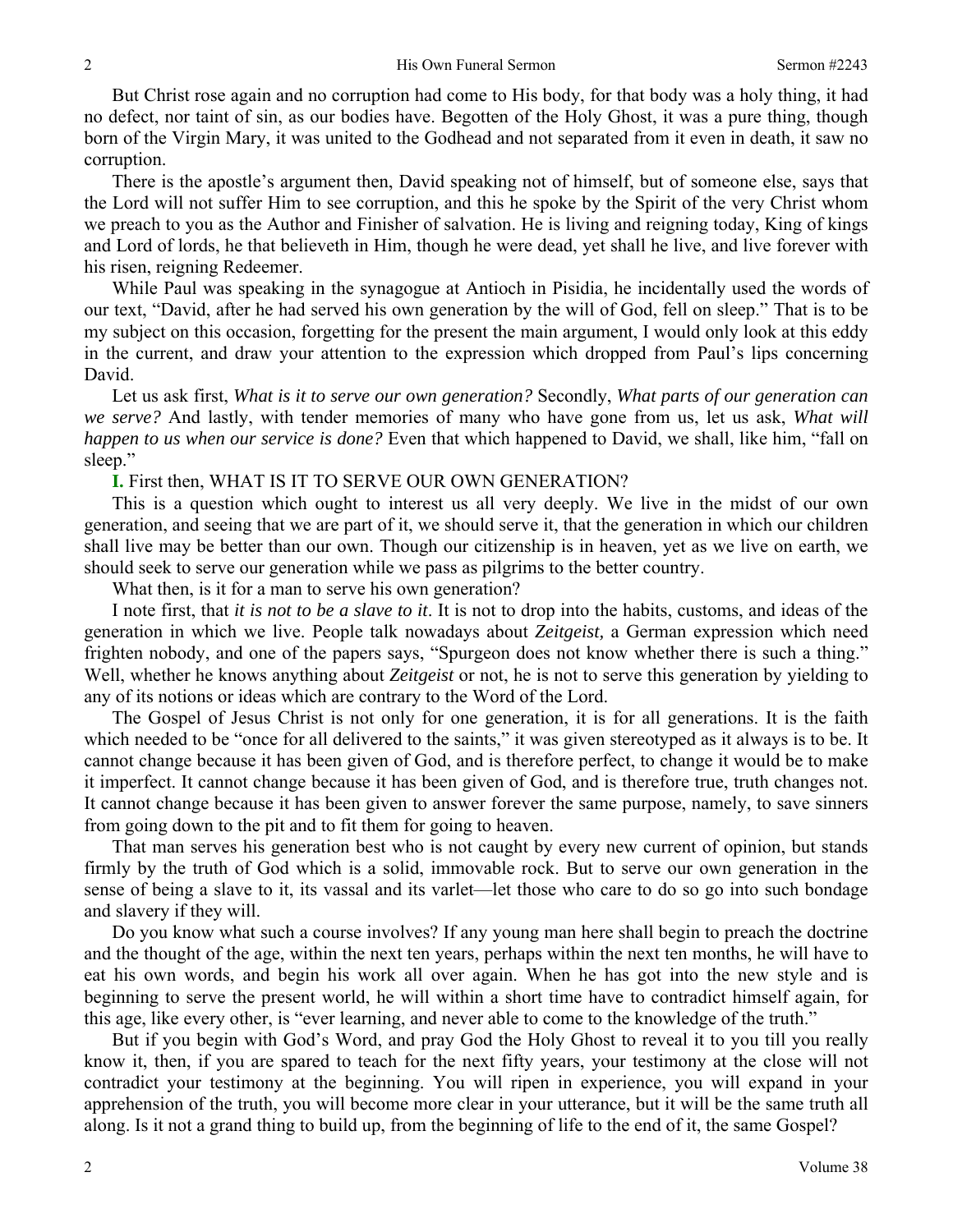#### Sermon #2243 **His Own Funeral Sermon** 3

But to set up opinions to knock them down again, as though they were ninepins, is a poor business for any servant of Christ. David did not, in that way serve his own generation, he was the master of his age, and not its slave. I would urge every Christian man to rise to his true dignity, and be a blessing to those amongst whom he lives, as David was. Christ "hath made us kings and priests unto God and His Father," it is not meet that we should cringe before the spirit of the age, or lick the dust whereon "advanced thinkers" have chosen to tread. Beloved, see to this, and learn the distinction between serving your own generation and being a slave to it.

In the next place, in seeking to answer the question, "What is it to serve our own generation? I would say, *it is not to fly from it*. If any man says, "The world is so bad, that I will avoid coming into contact with it altogether, even the teaching of Christianity has become so diluted, and is so thoroughly on the Down-grade that I will have nothing to do with it," he is certainly not serving his own generation. If he shall shut himself up, like a hermit, in his cave, and leave the world to go to ruin as it may, he will not be like David, for he *served* his own generation before he fell asleep.

She that goes into a nunnery and he that enters a monastery, are like soldiers who run away and hide among the baggage. You must not do anything of the sort. Come forward and fight evil, and triumph over it, whether it be evil of doctrine, evil of practice, or evil of any other kind. Be bold for Christ, bear your witness and be not ashamed. If you do not take your stand in this way, it can never truly be said of you that you served your generation. Instead of that, the truth will be that you allowed your generation to make a coward of you, or to muzzle you like a dog, and to send you out into the streets neither to bark nor to bite, nor to do anything by which you might prove that there is a soul within you.

If we ask again, What is it to serve our generation? I answer, *it is to perform the common duties of life,* as David did. David was the son of a farmer, a sheep owner, and he took first of all to the keeping of the sheep. Many young men do not like to do the common work of their own father's business. You do not want to drudge, you say, you want to be a king. Well, there are not many openings in that line of business, and I shall not recommend anyone to be eager to enter them if there were. "Seekest thou great things for thyself? seek them not."

Before David swayed the scepter, he grasped the shepherd's crook. He that at home cannot or will not undertake ordinary duties, will not be likely to serve his age. The girl who dreams about the foreign missionary field, but cannot darn her brother's stockings, will not be of service either at home or abroad. Do the commonplace things, the ordinary things that come in your way, and you will begin to serve your generation, as David served his.

But serving our generation means more than this. *It is to be ready for the occasion when it come*s. In the midst of the routine of daily life, we should, by diligence in duty, prepare for whatever may be our future opportunity, waiting patiently until it comes. Look at David's occasion of becoming famous. He never sought it. He did not go up and down among his sheep, sighing, and crying, "Oh, that I could get away from this dull business of looking after these flocks! My brothers have gone to the camp, they will get on as soldiers, but here am I, buried among these rocks, too look after these poor beasts."

He was wiser than that, he quietly waited God's time. That is always a wise thing to do. If you are to serve God, wait till He calls you to do His work, He knows where to find you when He wants you, you need not advertise yourself to His omniscience.

At length the set time came for David. On a certain day, his father bade him go to his brethren and take them some corn and some loaves, with cheeses for their captain, and he reached the camp just at the time when the giant Goliath was stalking forth, and defying all the armies of Israel to meet him.

Now is David's time and the young man is ready for it. If he had lost that opportunity he might have remained a shepherd all the rest of his days. He tells Saul how he slew both the lion and the bear, and prophesies that the uncircumcised Philistine shall be as one of them, seeing he had defied the armies of the living God. Disdaining Saul's armor, he takes his sling and his five smooth stones out of the brook, and soon he comes back with the gory head of the giant in his hand.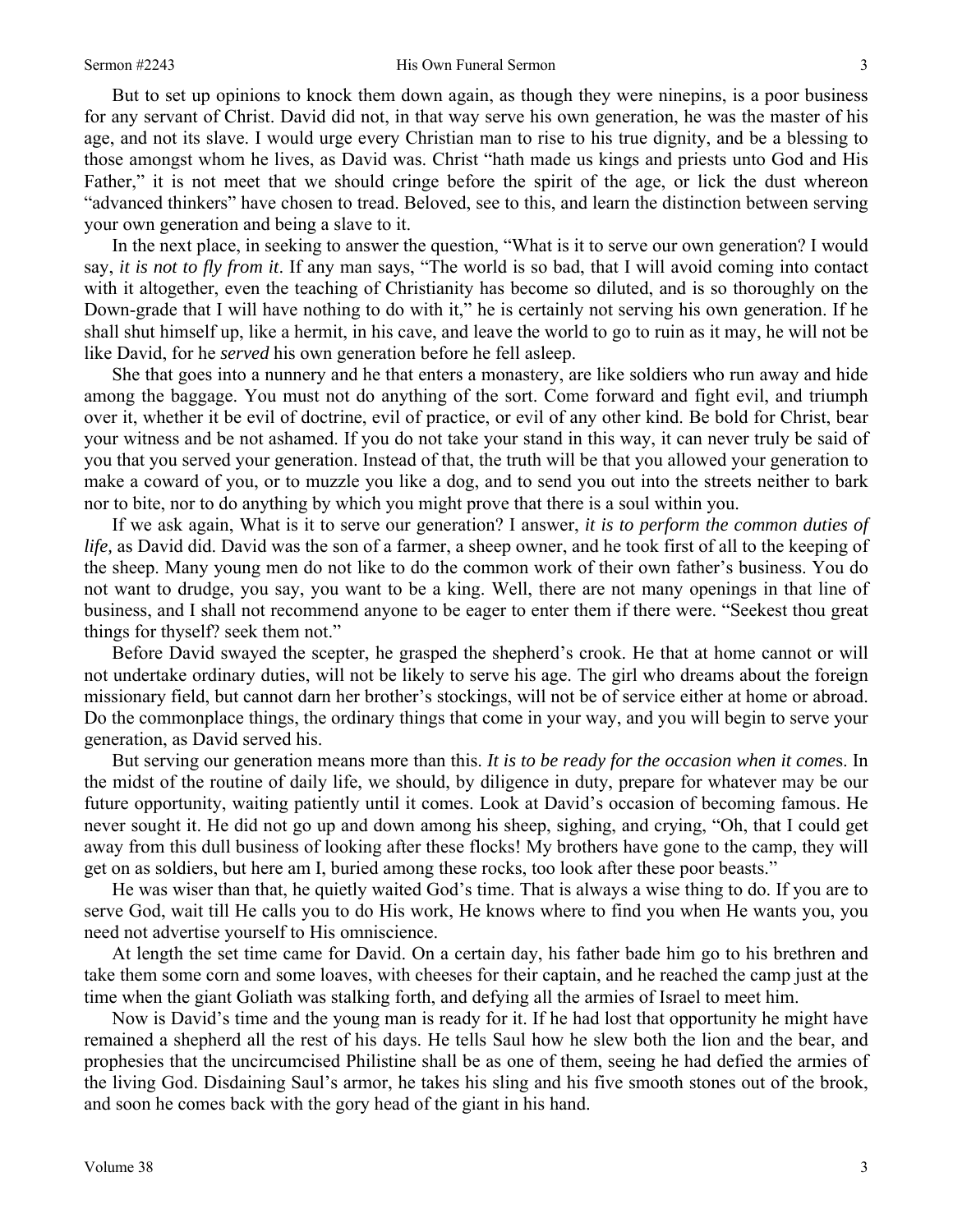If you want to serve the church and serve the age, beloved friend, be wide awake when the occasion comes. Jump into the saddle when the horse is at your door, and God will bless you if you are on the look-out for opportunities of serving Him.

What is it again, to serve our generation? *It is to maintain true religion*. This David did. He had grave faults in his later life, which we will not extenuate, but he never swerved from his allegiance to JEHOVAH the true God. No word or action of his ever sanctioned anything like idolatry, or turning aside from the worship of JEHOVAH, the God of Israel. He bore a noble witness to his Lord. He said, "I will speak of thy testimonies also before kings, and will not be ashamed," and we may be sure that he was as good as his word, and that when he met with foreign potentates, he vindicated the living God before them. The whole set and current of his life, with the exception of his terrible fall, was to the glory of the God in whom he trusted, and to the praise of that God who had delivered him.

We too shall truly serve those amongst whom we dwell by maintaining true religion. Had ten righteous men been found in Sodom, it would have been spared, and the world today only escapes the righteous judgment of God because of the presence in it of those who fear Him and tremble at His Word.

The spread of "pure and undefiled religion" is a certain way to serve those around us. To help true religion, David wrote many psalms, which were sung all over the land of Israel. A wonderful collection of poems they are, there is none like them under heaven! Not even a Milton, with all his mighty soarings, can equal David in the height of his adoration of God, and the depth of his experience. That man does no mean service for his time who gives the people new songs which they can sing unto their God. While none can equal the inspired psalms of the Hebrew king, which must ever form the choicest praise book of the church, other men may in lesser degree, serve their own generation, by the will of God, in a similar way and be blessed in the deed.

To serve our own generation is not a single action, done at once, and over forever, *it is to continue to serve all our life*. Notice well that David served "his own generation," not only a part of it, but the whole of it. He began to serve God and he kept on serving God.

How many young men have I seen who were going to do wonders! Ah, me! they were as proud of the intention as though they had already done the deed. They took a front seat and they seemed to think that everybody ought to admire them because of what they were going to do, but they were so pleased with the project that they never carried it out. They thought that they might meet with some mishap if they really attempted to do the thing, and the project was so beautiful that they preserved it under a glass shade, and there it is now. Nothing has been accomplished, nothing has been done, though much has been thought of. This is folly.

Some too, begin well and they serve their God earnestly for a time, but on a sudden their service stops. One cannot quite tell how it happens, but we never hear of them afterwards. Men, as far as I know them, are wonderfully like horses. You get a horse and you think, "This is a first-rate animal," and so it is. It goes well for a while, but on a sudden it drops lame, and you have to get another one.

So it is with church members. I notice that every now and then, they get a singular lameness. To very many we have to say, even as Paul said to the Galatians, "Ye did run well; who did hinder you, that ye should not obey the truth?" But David continually served God to the end of his life. May we all, by divine grace, thus serve our whole generation too!

Yet more is included in this faithful serving of our generation. *It is to prepare for those who are to come after us*. David served his generation to the very end by providing for the next generation. He was not permitted to build the temple, but he stored up a great mass of gold and silver to enable his son Solomon to carry out his noble design and build a house for God.

This is real service, to begin to serve God in early youth, to keep on till old age shall come, and even then to say, "I cannot expect to serve the Lord much longer, but I will prepare the way as far as I can for those who will come after me."

Many years ago, Dr. Rippon, the minister of this church, which then worshipped in New Park Street, was wont to prophesy about his successor. When he was very old, after having been pastor for more than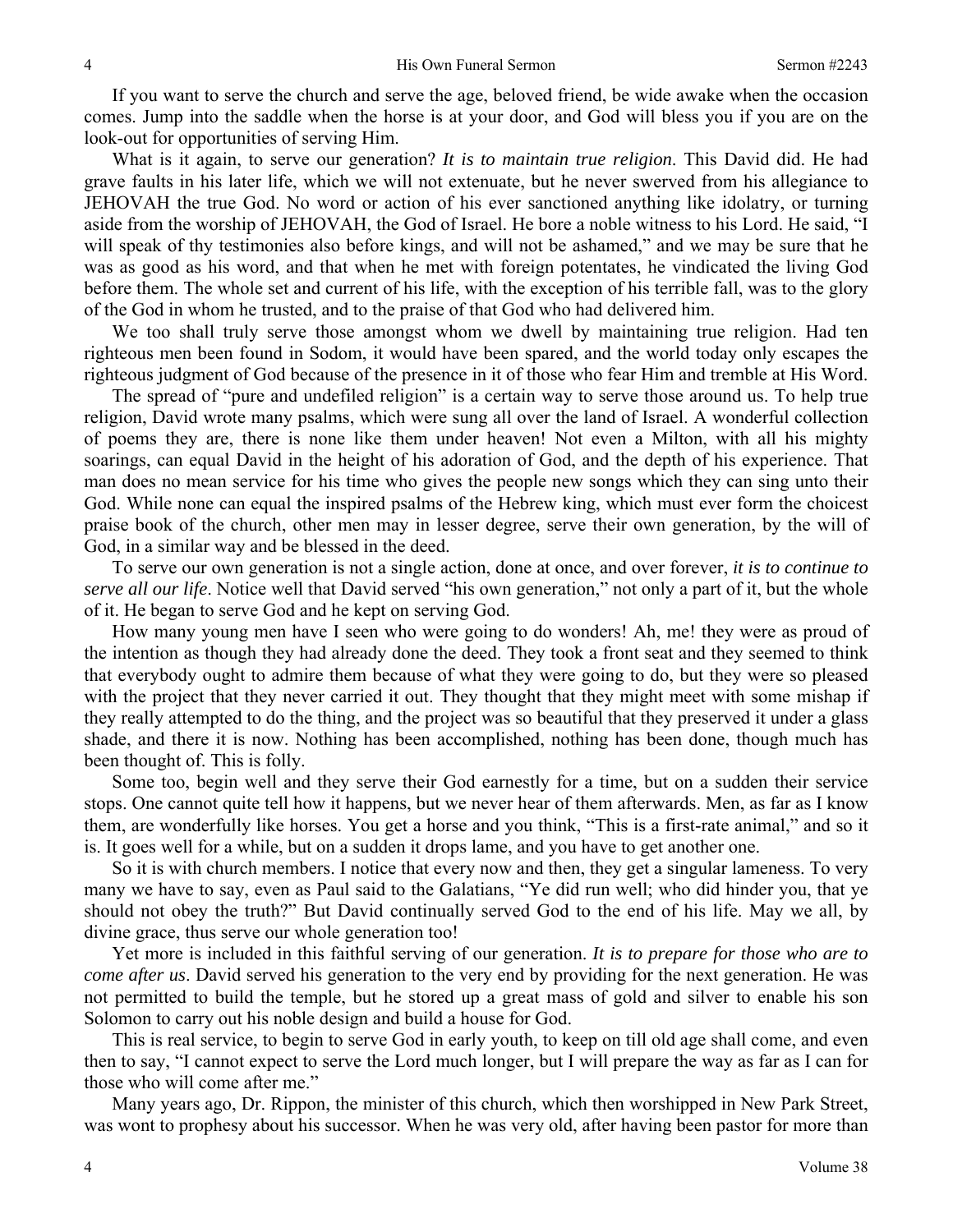sixty years, it is in the memory of some still living that he was accustomed to pray for the minister who should come after him. The old man looked forward to one who should come and carry on the work after he was obliged to leave it.

So must you and I do. We must be looking ahead as far as ever we can, not with unbelieving anxiety or unholy curiosity, but after the fashion in which David prepared abundantly before his death. If we cannot find a successor to enter upon our service when we have to leave it, yet let us do all we can to make his work the easier when he comes to it.

**II.** In the second place, let us ask a question even more practical than the first, WHAT PARTS OF OUR GENERATION CAN WE SERVE?

It is truly written, "None of us liveth to himself," we either help or hinder those amongst whom we dwell. Let us see to it that we serve our age, and become stepping stones rather than stumbling blocks to those by whom we are surrounded. We shall serve our generation best by being definite in our aim. In trying to reach everybody we may help nobody. The wise man tries to serve somebody in particular, where then should we make the effort? In answering that question, I divide the generation in which we live into three parts.

First, there is *the part that is setting*. Some are like the sun going down in the west, they will be gone soon. Serve them, dear brethren. You that are in health and vigor, comfort them, strengthen them, and help them all you can. Be a joy to that dear old man who has been spared to you even beyond the allotted threescore years and ten, and praise God for the grace that has upheld him through his long pilgrimage.

Look on his grey hairs as a crown of glory, make his descent to the grave as easy as you can. He once was as young as you are, he once had the vigor that you have. Console him, cheer him, give him the respect that is due to his many years. Do not let him feel that you consider him an old fogey who lingers, superfluous, on the stage, but learn from his experience, imitate his perseverance, and ask God to be with you in your old age, as He is with him.

The second portion of our generation which we can serve is *the part that is shining*. I mean those in middle life who are like the sun at its zenith. They are working hard, bearing the burden and heat of the day, as yet their bones are full of marrow, and they are strong men ready for service for the Lord. Seek to sustain their hands in every possible way. Help them all you can.

As one of those in middle life, I especially ask the help of all my Christian brethren, members of this church, or of any other church, who can aid me by their sympathies and their prayers. Get closer to one another, and fill up the vacant spaces that death's arrows continue to make in our ranks. Suffer nothing to be left undone which may further the work of Christ, or help the people around you who are so quickly passing away.

Many of us have been together for nearly forty years, and when one after another, our dear brethren are taken away, let it be everybody's ambition to try to make up what shall be lacking through their departure. This is what is due to those who are like the shining part of our generation.

Specially however, I want to speak to you about serving your own generation in *the part that is rising,* the young people who are like the sun in the east, as yet scarcely above the horizon. This part of our generation is specially the care of parents and Sunday school teachers, but let us not leave it entirely to them. We can, most of us, do something to serve this portion of our generation before we fall asleep. Beloved, I commend to your care and attention the children and young people who abound in our midst. In them lies our hope for the future of God's cause on earth.

In the first place, they are the most reachable. Happily, we can get at the children. The mass of people in London go to no place of worship now, the old habit of attending church or chapel seems to have been given up, but the people will still let the children go to Sunday school, even if they do it from no better motive than that of getting them out of the way in the afternoon, or in order that the house may be quiet without them.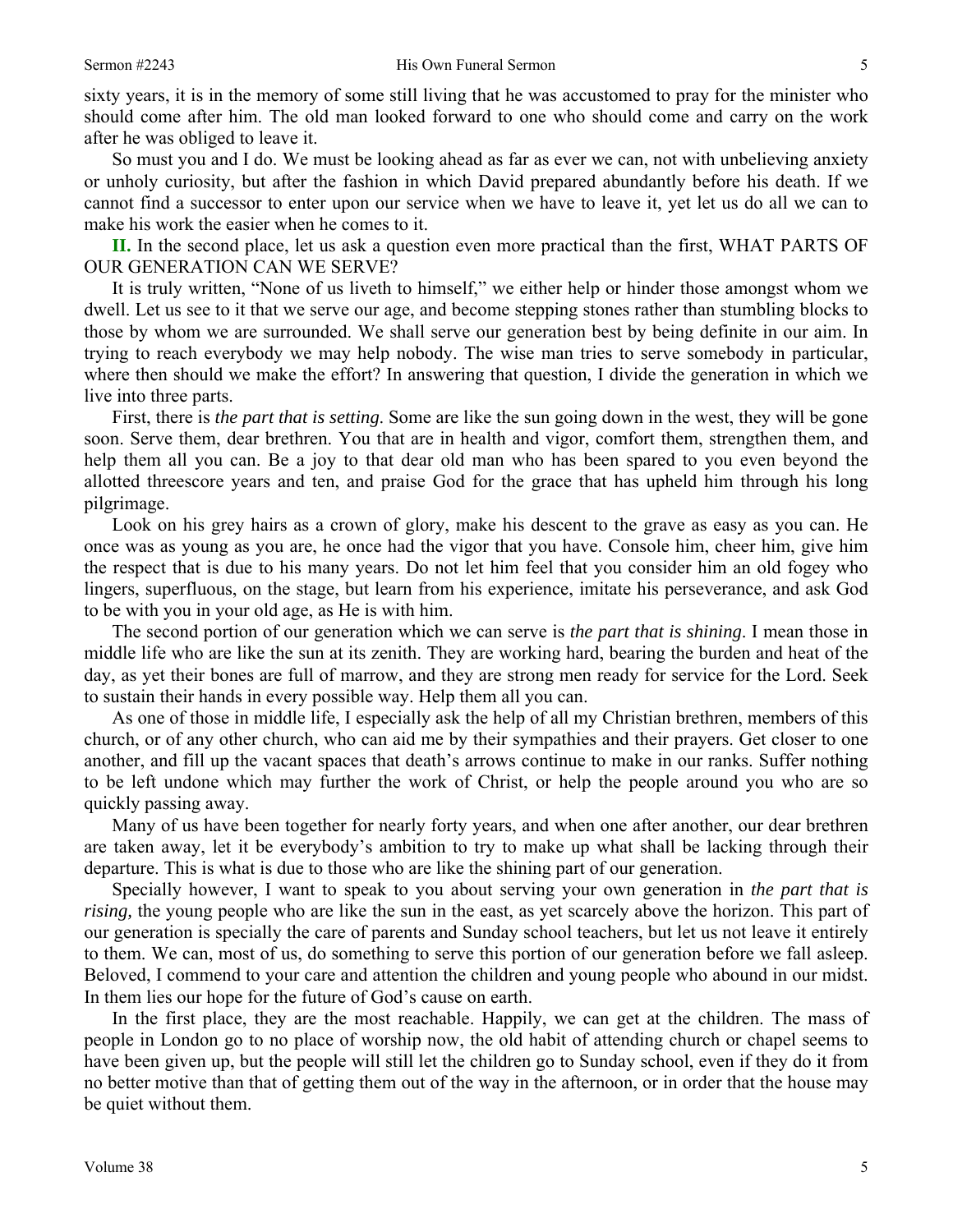Anyhow, if you open a school anywhere in London, you can quickly get it filled with children. If you cannot do one thing, do another. If you cannot reach the fathers and the mothers, though you should earnestly try to get at them, yet if you can reach the children, take care that you lose no opportunity of teaching them the things of God. This is the work that lies nearest to you, seek to accomplish it, and "whatsoever thy hand findeth to do, do it with all your might."

Moreover, the children are the most impressible. What can we do with the man who is hardened in sin? The grace of God can reach him I know, but the children as yet have not known these evil ways, they are horrified when they hear about them. Teach them. While yet the clay is soft, mold it for God. May the Lord Himself help you, dear Sunday school teachers, and others who labor amongst the children, to do your work right well! Nobly are you serving your own generation, and the generation to follow.

The salvation of the children ought to be sought with double diligence, for they will last the longest. If a man of sixty or seventy is converted, he will have only a short time for serving God here, for he will soon be gone. If a child is converted, a long life of usefulness may enrich the church of God. Therefore, look after the children.

If you had a gathering of Christian men and women, and were to put the question to them, "How many of you were converted before you were twenty-one?" you would be greatly surprised to find that probably five out of six would answer that, in early years they were led to know the grace of God, and trust in Christ as their Savior.

I tried the experiment one evening with a number of friends who had come together from different places. "How many of you owe your salvation to your father's prayers, your mother's instruction, or your Sunday school teachers' influence in youth?" I asked, and almost every one out of a company of about twenty-five said that it was in early youth that God blessed some instrumentality to their conversion.

Remember too, that those who are converted when children usually make the best saints. These of whom I have just spoken, who gave the answer that they were converted in their youth, were ministers of the Gospel. I do not know whether the same rule is true among ordinary Christians, but among those who have become leaders of men, in nearly every case they yielded to Christ while they were young.

Our thoughts at this time cannot but be occupied with our dear friend, William Olney, who has just been taken from us so suddenly, to our unutterable grief. He was as earnest as a youth as he was when he became an old man. Indeed, I never knew a moment when he was not earnest. I never even knew him to be dull or depressed, he seemed to be always joyous and glad. He would almost frighten me sometimes with his jubilation under pain, for when he was in agonies of suffering, and could only sit on the platform for a short time, there was never anything like depression about him. He was just as glad and happy as if he had been in perfect health. I wish that it were so with all of us.

Young Christians do become the best Christians. Early piety is usually eminent piety, so seek to catch the children while they are young, and train them for the Lord, then they will be ready to serve their generation in their turn.

We ought to look after the children, again, for they are specially named by Christ. He said, "Feed my sheep," but He also said, "Feed my lambs." I would almost be inclined to say that the Lord made the same division of the generation as I have done. When He said the first time, "Feed my sheep," He may have meant the old sheep. When He said the second time, "Feed my sheep," He may have had specially in mind the middle-aged ones. There is no doubt that when He said, "Feed my lambs," He meant the young people. Christ gave the lambs a place all to themselves, "Feed my lambs." I wish Christians would consider more seriously how the children ought to be looked after by the church.

I read, the other day, of a boy who wished to join in membership with the people of God. His father said that he was too young, and kept him back. He was big enough however, to be sent out to fold the sheep one night. When he came in, his father said, "Jack, have you folded the sheep?" "Yes," he said, "I folded all the *sheep,"* laying great stress on the last word. "And did you put the lambs in?" asked his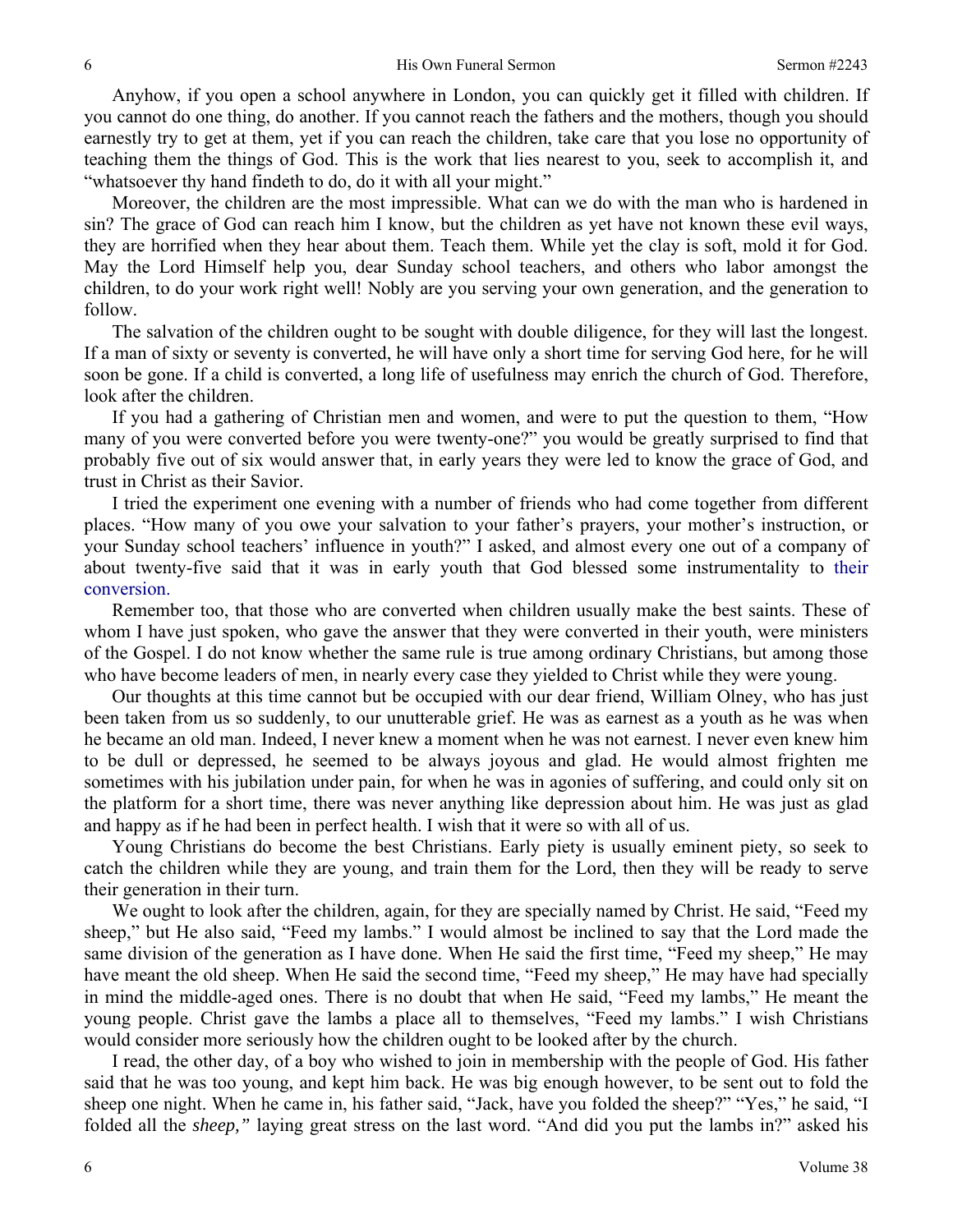father. "No," he replied, "I left the lambs outside, they were too young to go in." "Oh, boy!" said the father, "you know more than I do, after all, they were the very ones that needed most to be folded. You may go and see the minister about joining the church as soon as you like."

If any believers in Christ need specially to be taken into the church, it is those who have come to Jesus in their youth. I pray you, serve your generation by giving the children and young people your most loving attention and care.

Look after the children of this generation, again, for the dangers around them at the present time are almost innumerable. What a time this is for boys! You cannot read the daily papers without being shocked by the accounts of wrong-doing of mere boys. This is an age which seems to make snares on purpose to entrap them.

There are "penny dreadfuls" enough to poison the whole generation, they are full of stories of crime with a false halo about it, so that it is made to seem like heroism. These vile stories are everywhere, perhaps your own boy has one, unknown to you, and is reading it while you are sitting here. Everywhere traps are laid for the feet of our boys. Serve your generation by warning them of their danger, and trying to keep them free from the evils by which they are surrounded.

Satan gets the advantage over many a young life by causing even right things to be put to wrong uses, and in all sorts of ways he lays traps for young people. Oh, parents and teachers, do try to give your boys a backbone of moral honesty! Try to show them that they have not come into this world merely to please themselves, that there is something better to be done than that. Do not rest till you have led them to the Savior, for no boy is safe till he is converted. No girl is safe in the streets of this city till she has a new heart and a right spirit.

The times are perilous, yet if we speak a word of warning, we are called sour Puritans. It always makes me laugh when I am called a sour Puritan, because you know there is nobody with a quicker eye for fun, or with a deeper vein of mirth than I have. At the same time, I like to have humor, and anything of cheerfulness and brightness in life, consecrated to God. But when mirth is made a plank on which a man can go into sin and iniquity, then we will saw that plank into pieces. You must be saved from sin, young men! You must be kept from evil, young women, if you are to be truly happy. May God's grace put in your way wise, godly friends, parents, and teachers, who shall serve their generation by leading you in the paths of peace!

**III.** Now, I have done when I have tried, for just a minute or two, to answer this question, WHAT WILL HAPPEN TO US WHEN OUR SAVIOR IS DONE?

"David, after he had served his own generation by the will of God, fell on sleep." The day's work is done, the worker is weary, he falls on sleep, what can he do better? It was all "by the will of God." To what part of the sentence do you think that clause belongs? Did David serve his generation by the will of God, or did he fall asleep by the will of God? Both. Guided by the will of God, he did his work on earth, and calmly resigned to the will of God, he prepared to die. Even when passing away, he served his generation by giving Solomon some last charges concerning the kingdom, saying, "I go the way of the earth; be thou strong, and show thyself a man." Over both his life and his death may be written the words, "By the will of God."

Oh, that we may all so live, that even in death we may serve our generation, may it be true of us that "whether we live, we live unto the LORD; and whether we die, we die unto the LORD; whether we live therefore or die, we are the LORD's"! Thus "the will of God" shall be done both in our service and in our sleep.

David is an example of what will befall those who know Christ at the end of their service. *He did not go to sleep till his work was done*. "David, after he had served his own generation by the will of God, fell on sleep." Do not want to die till you have done your work. When brethren say, "Oh, I wish I could go to heaven! Oh, when shall I get home?" they remind me of a man who, when he begins work on Monday, says, "I wish it were Saturday night."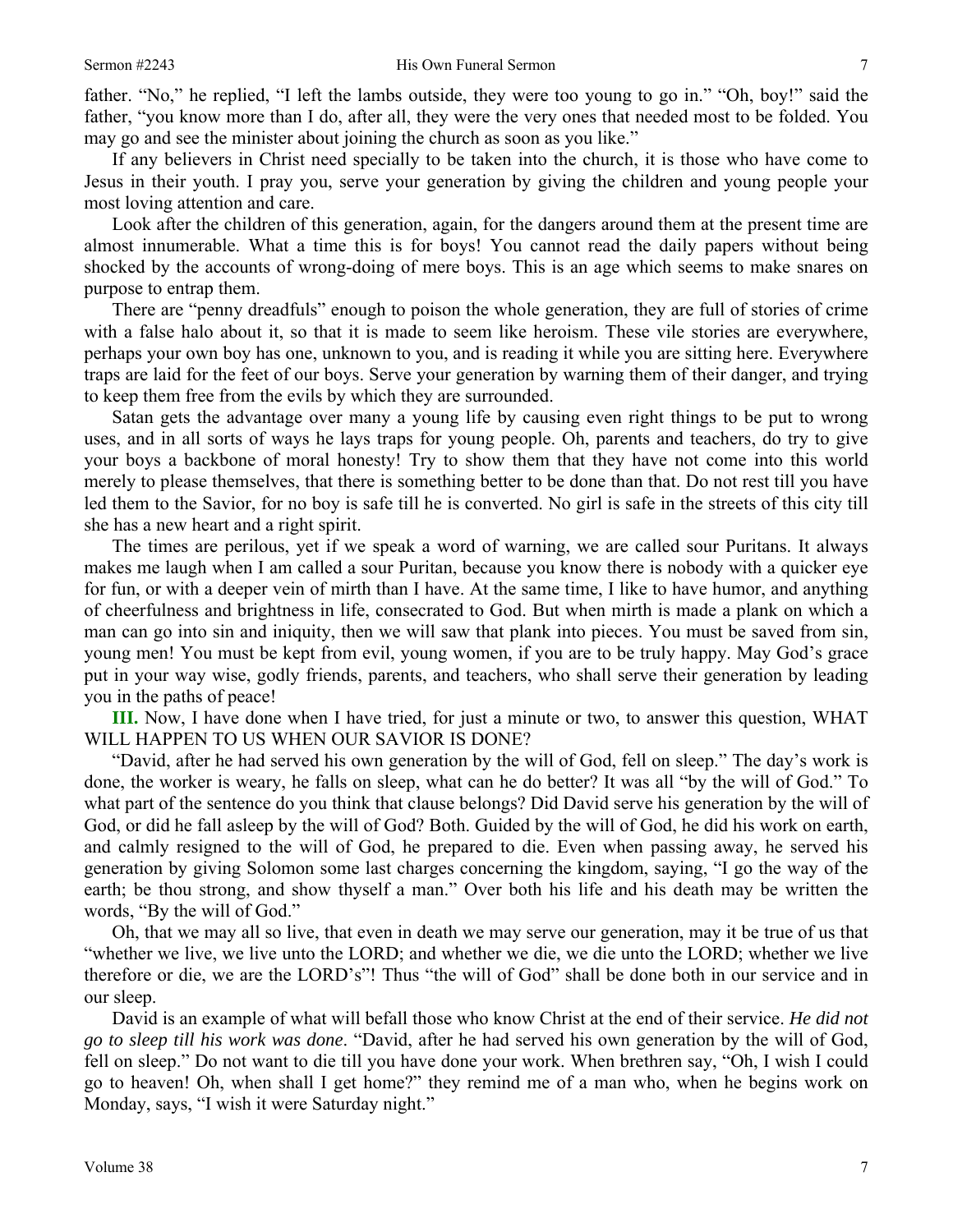We do not want servants like that, nor does God either. Be willing to live for two hundred and fifty years, if God wills it. Be willing to live till strength fails you, if God wills it, you can still bear your dying testimony to the Lord's faithful and unchanging love. Do not be in a hurry to go home to heaven. Do not want to go to sleep till you also have served your generation well.

When David had served his generation, he fell on sleep. We are told that, in the early days of Christianity, when believers were falling asleep in Jesus, their friends did not bid them "good-bye," but "good night." So we say, in the words of that beautiful hymn—

> *"Sleep on, beloved, sleep, and take thy rest; Lay down thy head upon thy Savior's breast: We love thee well; but Jesus loves thee best— Good night! Good night! Good night!*

*"Only 'good night,' beloved—not 'farewell!' A little while, and all His saints shall dwell In hallowed union, indivisible— Good night!* 

*"Until we meet again before His throne, Clothed in the spotless robe He gives His own, Until we know even as we are known— Good night!"* 

But next we are told that *when his work was done, he fell on sleep*. Did his soul sleep? By no means. It is not his soul that is spoken of here, for we read that he "saw corruption." Souls do not see corruption. Paul is speaking of David's body. "He fell on sleep, and was laid with his fathers, and saw corruption." His body fell into its last, long sleep, and saw corruption.

If you like to take the words in the wider sense, he was asleep as far as the world is concerned, he had done with it. No sorrow came to him, no earthly joy, no mingling with the strife of tongues, no girding his harness for the war. "He fell on sleep." He had nothing to do with anything that was done under the sun.

And that is the case with our dear friend whom we miss from his place today, and it will soon be the case also with you and with me. There is not much here worth stopping for, and when our work is finished, like David, we shall fall on sleep. We shall then be asleep to all the declensions of the age, all the strifes of men, and all else which gives us sorrow of heart.

Does not this word further mean that *his dying was like going to sleep?* It usually is so with God's people. Some die with a considerable measure of pain, but as a rule, when believers pass away, they just shut their eyes on earth, and open them in heaven. I have had infinitely more pleasure at deathbeds than I have had at weddings. I have been to many marriage feasts, I have gone there at duty's call, but I can confirm what Solomon said, "It is better to go to the house of mourning, than to go to the house of feasting: for that is the end of all men; and the living will lay it to his heart."

I am not aware that I have gained anything at a wedding, but I have gained much at the dying bed, as I have seen the joy and peace and rapture of girls and youths, and men and women, passing away joyfully to be "for ever with the Lord."

I have known some of our number here who were too bashful and backward to ever say much for Christ when they were well, but when I was sent to see them die, there was not a bit of bashfulness about them. They spoke out so boldly that I have said to them, "Why, if you get better, you must preach for me one of these Sundays," and they have smiled and said that they would never get better. They have known this, and they have rejoiced to think that they were going where they would not need any preacher, but would see their Lord Jesus face to face.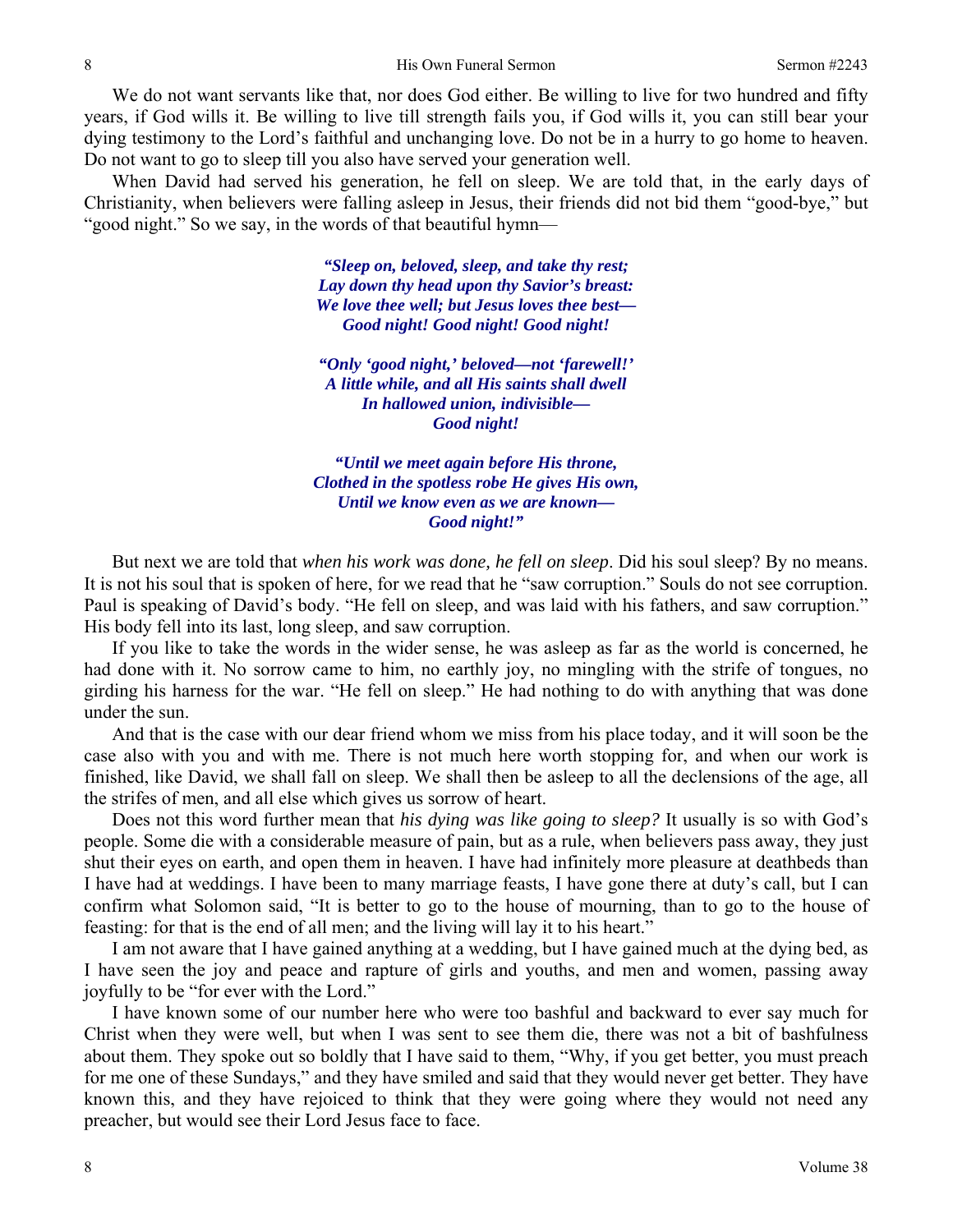How they have brightened up at the mention of His dear name! Some of them have sung then, though I never knew them to sing before, and some of them have told of things which they seemed to see and hear, which eye hath not seen, nor ear heard, till God has revealed them to the departing spirit.

You remember such dying beds, do you not? Was it your mother, or your father, who passed away in that glorious style? Perhaps it was a brother beloved, or a sister, or a friend. Well, if we know Christ, it shall be ours by and by, to sleep in Him. You who believe in Christ ought no more to dread death than you dread going to sleep at night. You will, ere you sleep, commit yourself to God, and as you put your head on the pillow, the similitude of death will be upon you, even sleep, which one has called "death's cousin."

You are not afraid of that. Why then, should any dismay seize you in prospect of that which is but another sleep? Rather sing to yourself—

> *"Since Jesus is mine, I'll not fear undressing, But gladly put off these garments of clay; To die in the Lord is a covenant blessing, Since Jesus to glory through death leads the way."*

Let us follow where He leads. Perchance some of us may tarry until He comes again. There will be no death for such, they will but change the service of their generation for the service of the glorified. "Behold, I shew you a mystery; we shall not all sleep, but we shall all be changed." Then, when the trumpet shall sound, this corruptible shall put on incorruption, those who sleep in Christ shall awake in resurrection splendor, and together we shall serve our Lord day and night in His temple forever.

Meanwhile, serve your own generation by the will of God, and if the Lord tarry, you will fall on sleep, even as David did. May God bless you who believe in Jesus, and save the unsaved who are in our midst, for our Lord Jesus Christ's sake! Amen.

### **PORTION OF SCRIPTURE READ BEFORE SERMON—ACTS 13:14-43**

#### **HYMNS FROM "OUR OWN HYMN BOOK"—879, 694, 844**

The note at the end of last week's sermon informed all readers that the long-dreaded blow had at length fallen, and that their much-loved preacher had been called to his heavenly home. His voice will no more be heard on earth, but he will continue to speak for his Lord through the press, and especially by his sermons.

Attention has been already directed to the overruling hand of God in the selection of the sermons to be published at this memorable time. The one for next week will be the third in the series preached in connection with the death of the late Mr. William Olney, the text being Ephesians 5:30, and the following week, the address by Mr. Spurgeon at Mr. William Olney's funeral service in the Tabernacle, will be published. A considerable portion of this address was *revised by Mr. Spurgeon's own hand*. With it the publishers will give *a portrait of the beloved preacher,* and also a portrait of the late Mr. Olney.

The revision of the weekly sermons, and the editorship of *The Sword and the Trowel,* will remain in the hands of those who have carried on the work during Mr. Spurgeon's long illness. He was only able, personally, to revise two sermons throughout the many months that he was laid aside. These will now have a special value in the estimation of his many friends. They are the two entitled, "Gratitude for Deliverance from the Grave" (No. 2237), and "A Stanza of Deliverance" (No. 2241).

There is not much that can be recorded here concerning Mr. Spurgeon's last illness, and his falling asleep in Jesus. *The Sword and the Trowel* for March will contain an account of the varying experiences in the sunny land, from the time when he delivered his two New Years addresses until all that remained